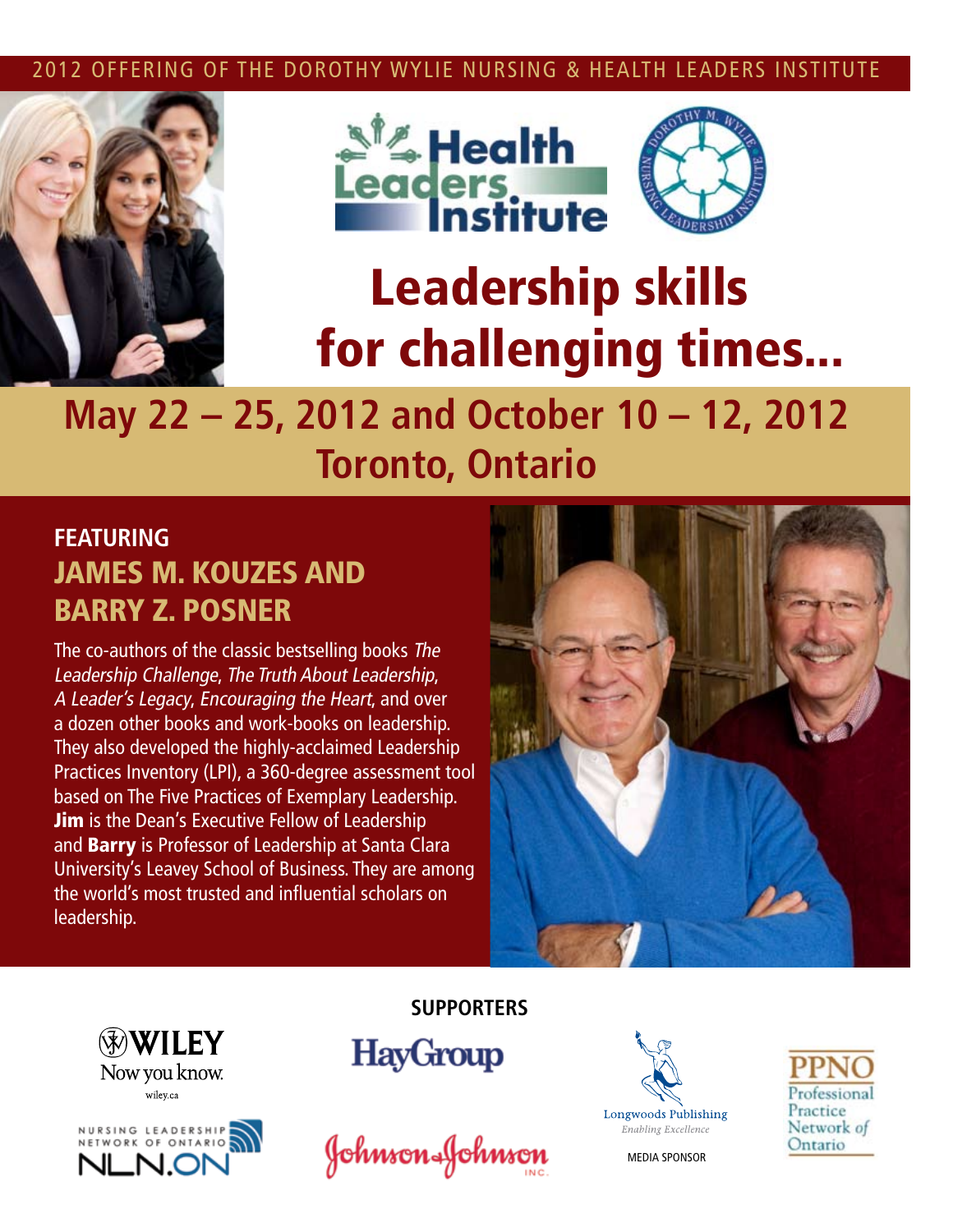### **A Unique Health Care Leadership Development Experience**

#### **WHY YOU SHOULD PARTICIPATE IN THIS EXCITING LEADERSHIP OPPORTUNITY**

#### **Purpose Of The Institute**

- Inspire and support health care leaders across sectors and disciplines
- Develop core leadership competencies appropriate to today's dynamic and complex environment
- Promote collaborative client-centred practice
- Apply key concepts in real-life situations through experiential learning
- Assess personal leadership competencies and develop individual learning plans



**Barry Posner** is Professor of Leadership at Santa Clara University where he served for 12 years as Dean of the Business School. His groundbreaking research with Jim Kouzes combines keen insights with practical applications, and captures both why and how leadership is everyone's business. Barry is an internationally

renowned scholar who has co-authored eight books on leadership and published more than 85 research and practitioner-oriented articles, Barry is considered one of today's leadership gurus, is listed as one of the top 50 leadership coaches in the United States, and is recognized as one of the 15 most influential Human Resource thinkers worldwide.



**Rick Lash** is the Hay Group Director of the North American Leadership and Talent Practice. Rick holds a doctorate in psychology and is a registered psychologist and a certified executive coach. He has over 20 years experience in the design and implementation of organizational change interventions which increase

performance at the individual, team and corporate level, and is widely recognized as an expert in both creating cultures of continuous learning and developing emotional intelligence. Rick is a dynamic conference presenter who has also written several articles for the Globe and Mail's Careers section.



**Jacoba Lilius** holds a doctorate in Organizational Psychology from the University of Michigan, and is an Assistant Professor in the School of Policy Studies at Queen's University. Her innovative research with the Compassion Lab (www.compassionlab.com) sheds new light on the nature and impact of compassion in work

organizations, and has been published in leading management journals such as Administrative Science Quarterly, Harvard Business Review, Human Relations, and Journal of Organizational Behavior.



**Penny Paucha** is a certified Coach through the Neuroleadership Group, with extensive experience helping healthcare leaders and their teams remove the barriers to stellar results. Prior to consulting, Penny worked as a health professional and manager and has published in the field of optimizing organizational health.

Her evidence-based approach incorporates the latest findings from the field of social neuroscience as well as instinct-based assessment and proven models of leadership development.

#### **Key Features**

- • Evidence-based conceptual framework
- Expert facilitators
- Current and relevant quest faculty
- Experiential learning design
- Team registration
- Home-based change initiatives
- Four-day primary session, with a three-day reinforcing follow-up session
- Superb residential setting

#### **GUEST FACULTY PROGRAM LEADERS**

The facilitators for the Institute are a team of outstanding leaders with extensive experience dealing with leadership changes.

**Beverley Simpson** is an organizational consultant specializing in People, Teams and Systems development in health care agencies. She has an extensive health care background, broad experience in staff, management, education and project leadership roles, and a wide-ranging network of collegial relationships



that sustain her practice and her learning. Bev has developed an indepth knowledge and expertise in developing professional practice roles and teams, creating successful change initiatives, building strong motivated workgroups and coaching for mentorship and leadership. Bev works with health care agencies, seeking innovative solutions to complex practice and organizational issues.

**Judith Skelton-Green** has more than 25 years of health leadership experience in widely varied health and educational settings developing and implementing innovative solutions in start-up, rationalization, transition, and downsizing situations. Since the fall of 1995 Judith has been President of TRANSITIONS,



a consulting firm specializing in facilitating human and organizational change. She has consulted to over 80 different clients in more than 120 engagements, mostly in the areas of corporate integration, organizational redesign, leadership development, strategic planning, and operational review. Judith is widely published, and is a frequently sought speaker and facilitator.

**Julia Ann Scott** has 25 years of experience in consulting and health care leadership. In her consulting career she has worked with a diverse range of clients across the healthcare continuum. One of the first nurses in Ontario to graduate with an MBA degree, she has expertise in organizational and business

process redesign, lean methdologies, strategic change and leadership development. Julia has held several senior leadership positions, including Vice President at several community hospitals. She is currently Vice President Clinical Programs and Chief Nursing Executive at Markham Stouffville Hospital. She is a Certified Management Consultant.

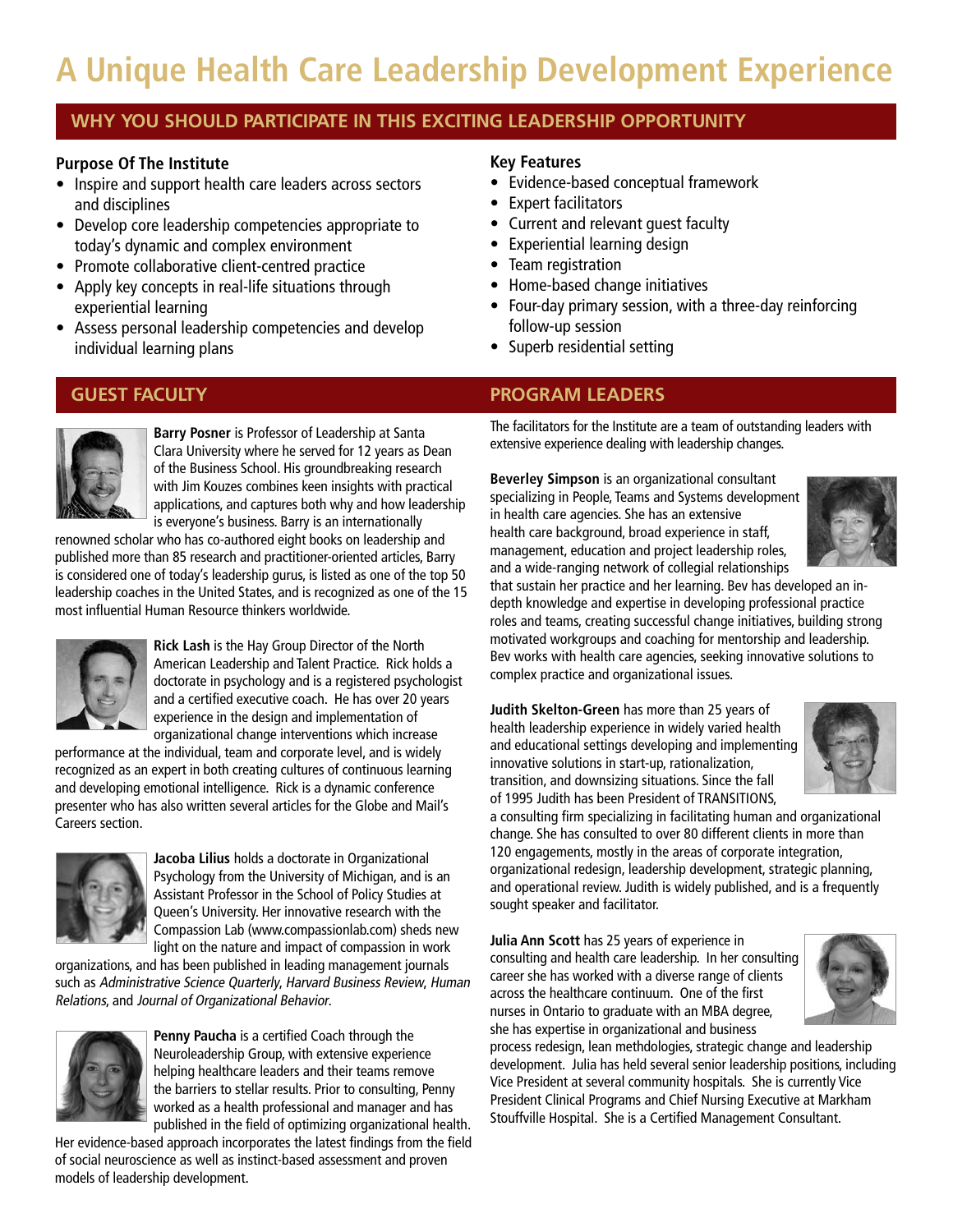#### **Participants at previous Institutes are unanimous in their support for the program and the seven day learning experience**

"A phenomenal venue for gaining and sharing leadership theory and passion."

*Helga Bryant, Former Vice President and CNO, Winnipeg Health Sciences Centre*

"I have come from the HLI education opportunity feeling energized, more capable, and richer, helping me substantially in my life-long leadership journey."

*Mike Kampen, Chief of Respiratory Therapy Practice, Hamilton Health Sciences Centre*

#### **AN OVERVIEW OF** *YOUR* **LEARNING EXPERIENCE**

"A wonderful opportunity to encounter true leaders and visionaries in the health care field. It is both an instructive and interactive experience which challenges leaders to see the possibilities rather than the barriers."

*Lori Issenman, Chief of Social Work Practice, Hamilton Health Sciences Centre*

| <b>Week Long Session</b>                                                                                                          |                                                                                                                                                                                    |                                                                                                                                                                                                          |                                                                                                                                                      | <b>Follow-up Session</b>                                                                                                                |                                                                                                                                                                                           |                                                                                                                                                                                               |
|-----------------------------------------------------------------------------------------------------------------------------------|------------------------------------------------------------------------------------------------------------------------------------------------------------------------------------|----------------------------------------------------------------------------------------------------------------------------------------------------------------------------------------------------------|------------------------------------------------------------------------------------------------------------------------------------------------------|-----------------------------------------------------------------------------------------------------------------------------------------|-------------------------------------------------------------------------------------------------------------------------------------------------------------------------------------------|-----------------------------------------------------------------------------------------------------------------------------------------------------------------------------------------------|
| May 22                                                                                                                            | May 23                                                                                                                                                                             | May 24                                                                                                                                                                                                   | May 25                                                                                                                                               | October 10                                                                                                                              | October 11                                                                                                                                                                                | October 12                                                                                                                                                                                    |
| Welcome &<br>Introduction<br>• History of the<br>Institute<br>• Overview of<br>Conceptual<br>Framework<br>$\bullet$ MBTI          | Leadership<br><b>Competencies</b><br><b>Barry Posner</b><br>• Personal Leadership<br><b>Best</b><br>• Values clarification<br>• Participants'<br>Leadership Practices<br>Inventory | <b>Inspiring Shared</b><br>Vision - Culture of<br><b>Excellence</b><br>• What comprises<br><b>Excellence in Client-</b><br><b>Centred Care?</b><br>• Building a Vision<br>and a Culture of<br>Excellence | Use of Self -<br><b>Emotional</b><br><b>Intelligence</b><br><b>Rick Lash</b><br>• Emotional<br>Intelligence<br>• Personal El<br>• Leadership Journey | Reconnecting<br><b>Appreciative Inquiry</b><br>of Leadership<br>• Use Appreciative<br>lens to reconnect<br>with Leadership<br>Practices | <b>Client-Centred Care</b><br>• Exploring core<br>concepts, myths,<br>barriers and leading<br>practices to advance<br>client/patient/family<br>centred care in your<br>organization       | <b>Leading in Complex-</b><br><b>Times</b><br>• Principles of<br><b>Complex Adaptive</b><br>Systems<br>• Real world<br>applications<br>• Strategies to<br>manage<br>Complexity &<br>Ambiguity |
| Lunch                                                                                                                             | Lunch                                                                                                                                                                              | Lunch                                                                                                                                                                                                    | Lunch                                                                                                                                                | Lunch                                                                                                                                   | Lunch                                                                                                                                                                                     | Lunch                                                                                                                                                                                         |
| Introduction to<br>Change<br>Leadership<br><b>Change Initiative</b><br>Focusing the Project<br>and Being Strategic<br>• Dyad work | Leadership<br>Competencies<br><b>Barry Posner</b><br>• Five Practices<br>• Building Leadership<br>Competencies                                                                     | <b>Change Initiative</b><br><b>Engaging Others</b><br><b>Change Initiative</b><br><b>Managing the</b><br>Project                                                                                         | <b>Personal Leadership</b><br><b>Development Plan</b>                                                                                                | Change Initiatives -<br>What makes them<br>succeed or falter?<br>Change Initiative<br>Marketplace                                       | <b>Collaborative</b><br><b>Relationships -</b><br><b>Building High</b><br><b>Functioning Teams</b><br>Penny Paucha<br>and/or<br><b>Conflict and</b><br><b>Constructive</b><br>Controversy | <b>Closing Keynote</b><br>"Leadership for Today<br>& Tomorrow"<br>Speaker TBD<br><b>Closing Ceremony</b>                                                                                      |
| <b>Dinner</b>                                                                                                                     | <b>Reception &amp; Dinner</b>                                                                                                                                                      | Personal Time &<br><b>Dinner</b>                                                                                                                                                                         |                                                                                                                                                      | Personal Time &<br><b>Dinner</b>                                                                                                        | <b>Dinner</b>                                                                                                                                                                             |                                                                                                                                                                                               |
| <b>Change Initiative</b><br><b>Individual Coaching</b><br><b>Appointments</b>                                                     | <b>Social Evening</b>                                                                                                                                                              | <b>Encouraging the</b><br><b>Heart: Compassion</b><br>& Civility in the<br>Workplace<br>Jacoba Lilius                                                                                                    | <b>Travel Home</b>                                                                                                                                   | <b>Social Evening</b>                                                                                                                   | <b>Revisiting Personal</b><br><b>Development Plans</b>                                                                                                                                    | <b>Travel Home</b>                                                                                                                                                                            |

Generally, morning sessions will run from 8:30AM - 12:00 noon; afternoon sessions 1:00 - 4:15PM; evening sessions 7:00 - 8:30PM. Any changes will be announced in advance.

#### **Bursaries**

A limited number of bursaries are available for small or emerging organizations whose budgets are not able to support this level of leadership development program costs. These bursaries are available on a first come first served basis, and provide a 50% discount on the registration fees. Please contact the Institute office for application forms.